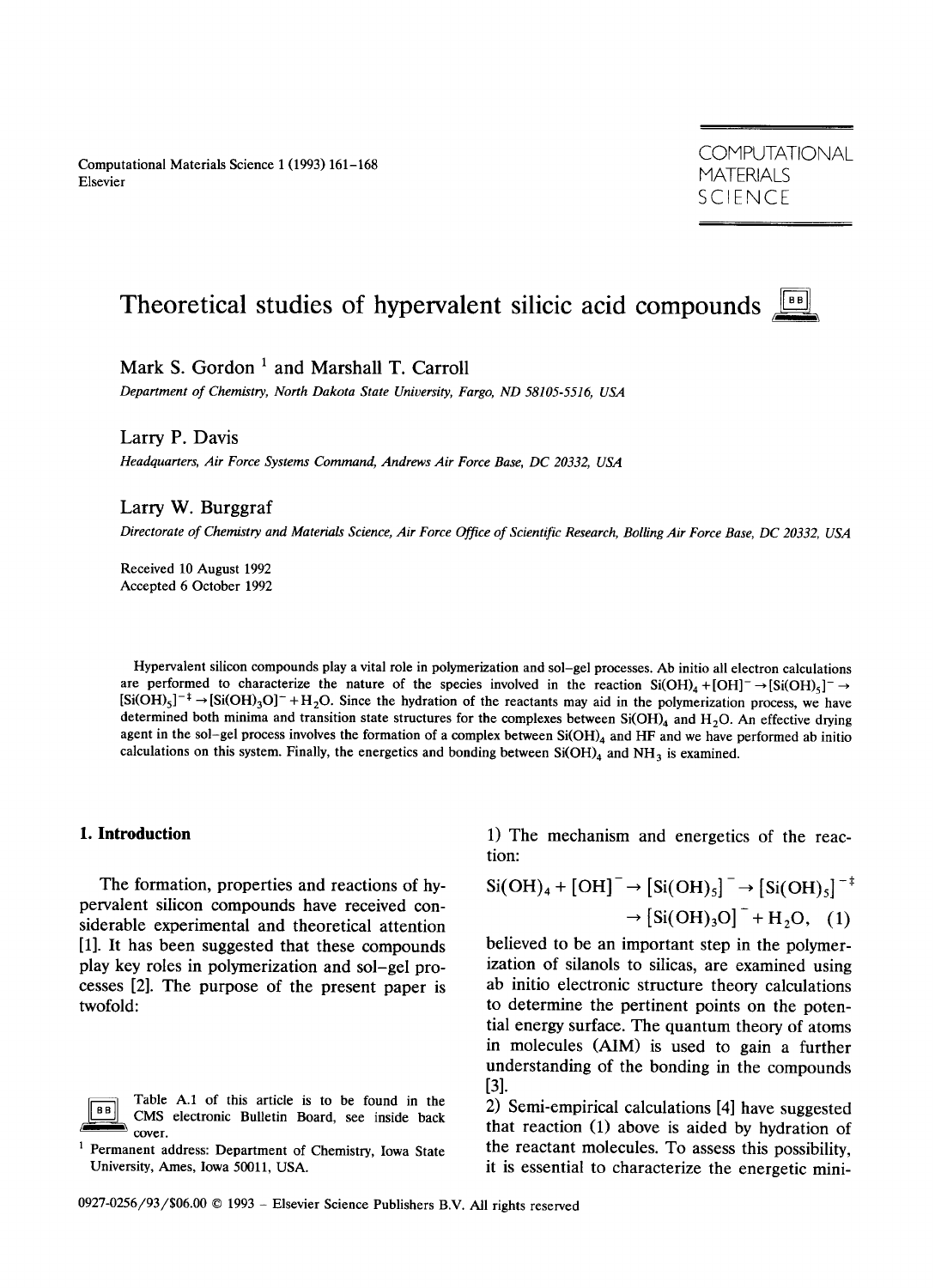mum and other stationary points of the silicic acid-water potential energy surface. This characterization is performed using ab initio electronic structure theory calculations.

Experimental studies of sol-gels have suggested that hydrogen fluoride acts as an effective drying agent [5]. Therefore, the silicic acid-hydrogen fluoride complex is examined, as well as the isoelectronic silicic acid-ammonia complex. Once again, the AIM analysis is used to provide an understanding of the bonding in these compounds.

## **2. Computational methods**

Ab initio all electron calculations were performed using the electronic structure program GAMESS [6]. All geometries were optimized in  $C_1$  symmetry using the restricted Hartree-Fock (RHF) method and the 6-31(d) basis set [7]. At this level of theory, an analytic hessian (matrix of energy second derivatives) corresponding to each optimized structure was calculated and diagonalized, to determine whether the structure is a minimum (positive definite hessian) or *n*th order saddle point (n negative eigenvalues). Zero-point vibrational energy corrections, needed in the determination of the reaction enthalpy,  $\Delta H_{\rm rxn}$ , are also calculated from the hessian. The computed frequencies are scaled by 0.89 to correct for the overestimation made when using an RHF wavefunction [8]. Several different starting geometries were employed to maximize the likelihood that all local minima have been detected.

To obtain reliable relative energies, second order perturbation theory (MP2 [9]) is used with the 6-31++ G(d, p) basis set [10] at the RHF/6- $31G(d)$  geometry. This is denoted MP2/6-31++  $G(d)/RHF/6-31G(d)$  (hereafter referred to as Scheme B; RHF/6-31G(d)//RHF/6-31G(d) is referred to as scheme A).

The critical points in the RHF/6-31++  $G(d, p) // RHF/6-31G(d)$  total electron density were calculated using AIMPAC. According to AIM, a bond critical point  $(r<sub>b</sub>)$  exists between two atoms if there is a saddle point in the total electron density between the two atoms. At the bond critical point, the gradient of the total electron density vanishes  $(\nabla \rho(r) = 0$  at  $r = r_b)$ , and the second derivative matrix of the electron density has one positive eigenvalue corresponding to the bond axis and two negative eigenvalues corresponding to the perpendicular transverse axes. The existence of a bond critical point implies the existence of a bond path (the path of maximum electron density with respect to any lateral displacement passing through  $r_b$ .) The reader is referred to ref. [3] for a detailed discussion of AIM.

#### **3. Results and discussion**

## *3.1. Geometries*

The structures and most pertinent geometrical parameters of the optimized structures are displayed in fig. 1. (A complete set of cartesian coordinates are given in table A.1 to be found in the CMS electronic Bulletin Board). The bonds drawn between atoms correspond qualitatively with the AIM bond paths. All of the structures possess definite hessians with the exception of two silicic acid-water complexes (figs. l(j) and 1(k)) and  $[Si(OH)<sub>5</sub>]<sup>- $\pm$</sup>  (fig. 1(c)). These three$ transition state structures each contain exactly one negative eigenvalue. The imaginary frequency for  $\left[\text{Si(OH)}_{5}\right]^{-1}$  has a magnitude of 1484i  $cm^{-1}$  and corresponds mainly to the vibrational motion of H<sub>3</sub> as H<sub>3</sub> becomes bonded to  $O_{10}$ . This is clearly the transition state for the elimination of water from Si(OH) $_5^-$  to yield Si(OH)<sub>3</sub>O<sup>-</sup>.

The apparent transition state in fig.  $1(j)$  (the single hydrogen-bonded structure), with an imaginary frequency of 191i  $cm^{-1}$ , actually corresponds to a rotation of the hydrogen-bonded water molecule. Similarly, the imaginary mode (frequency = 101i cm<sup>-1</sup>) for the pentacoordinated silicon structure in fig.  $1(k)$  corresponds mainly to OH group rotations. Extensive efforts to remove the imaginary frequency of the latter by rotating the  $OH<sub>2</sub>$  group reduced the frequency to the value quoted above, but did not entirely remove it. This is a result of the very flat nature of the potential energy surface. It is expected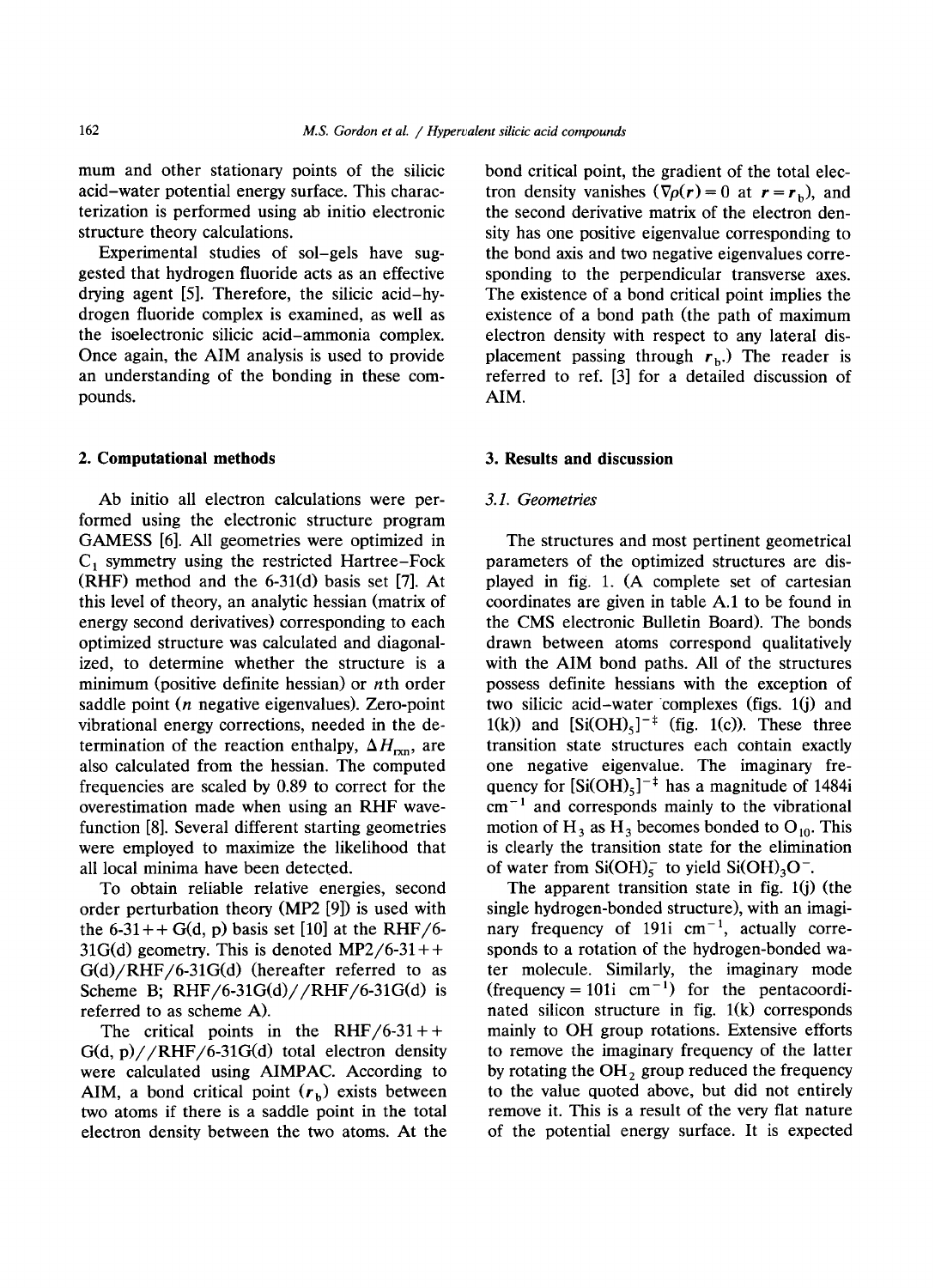

Figs. 1(a)-(k). Geometries of the structures numbered in tables 1 and 2. Pertinent distances are labelled in ångströms and angles are in degrees. The bonds drawn correspond to the predicted AIM structures.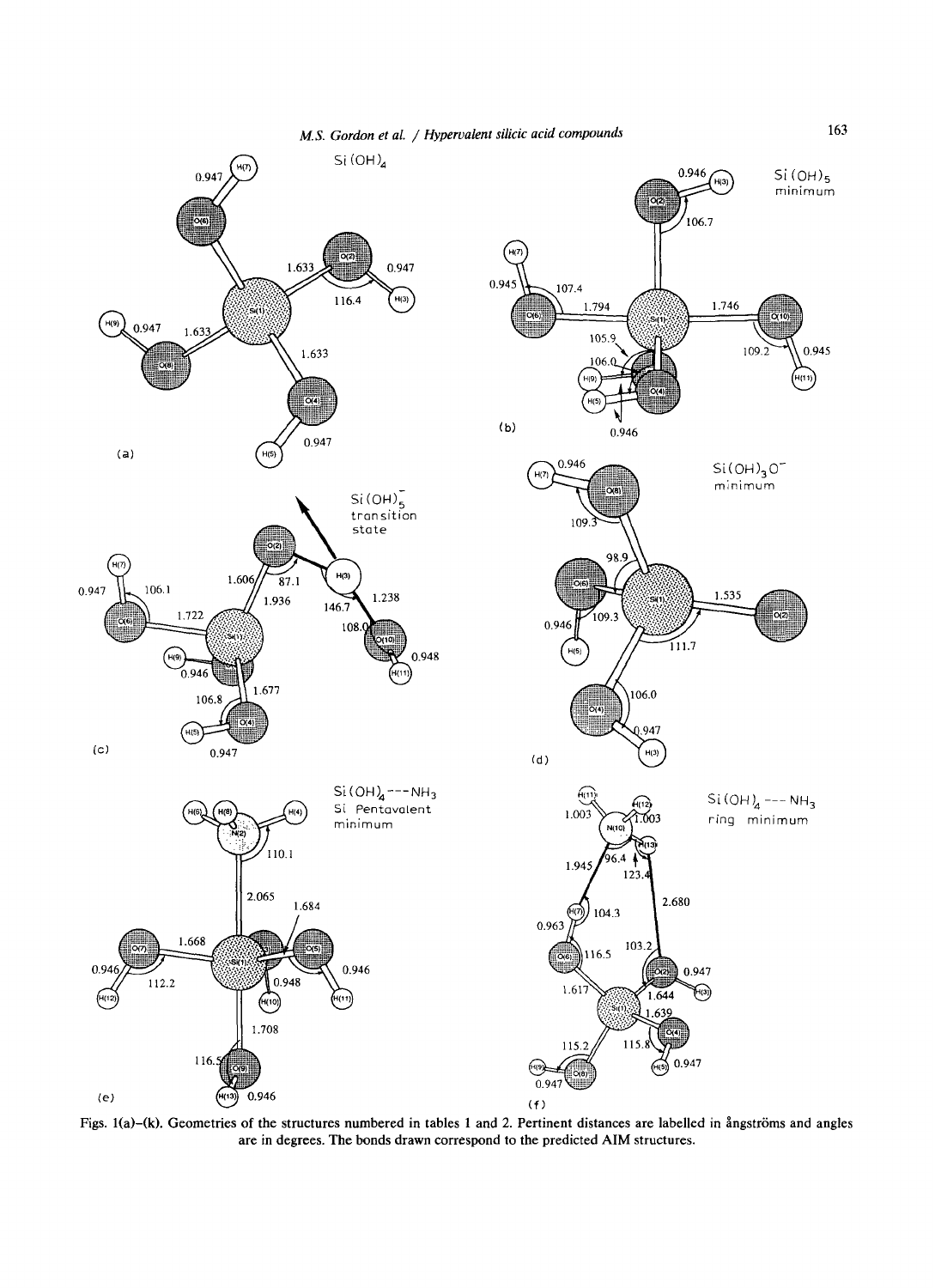

**that, aside from minor changes in (O)H positions, this structure will correspond to a local minimum on the potential energy surface. The energetics discussed in the following section supports this view.** 

# *3.2. Energies*

# *3.2.1. Water elimination reaction*

The energies of the species involved in reaction (1) are compiled in table 1. The reaction is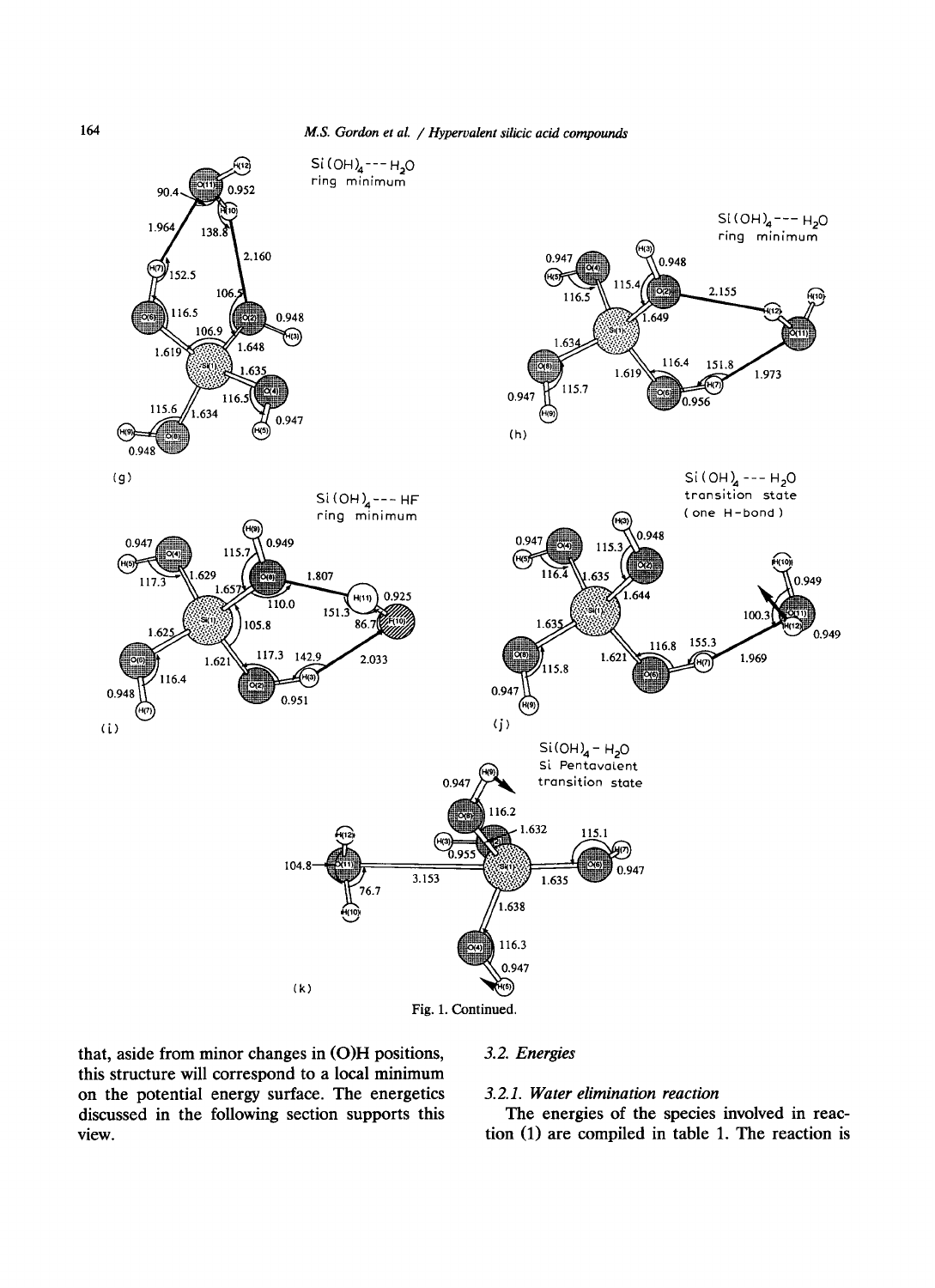Table 1 Energies of the systems involved with the reaction of  $Si(OH)_{4}$ with OH

| System                     | Method | $E_{\rm system}$<br>(hartrees) | Zero point<br>energy<br>(kcal/mol) | Figure |
|----------------------------|--------|--------------------------------|------------------------------------|--------|
| Si(OH) <sub>4</sub>        | A      | $-590.88542$                   | 34.5                               | 1(a)   |
|                            | в      | - 591.71406                    | 34.5                               |        |
| $[OH]^-$                   | A      | $-75.32660$                    | 4.7                                |        |
|                            | в      | $-75.58869$                    | 4.7                                |        |
| [Si(OH) <sub>5</sub> ]     | A      | $-666.33852$                   | 44.2                               | 1(b)   |
|                            | B      | $-667,40390$                   | 44.2                               |        |
| $[Si(OH)_{5}]^{-\ddagger}$ | A      | – 666.28885                    | 40.9                               | 1(c)   |
|                            | в      | $-667.36296$                   | 40.9                               |        |
| $[Si(OH),O]^-$             | А      | $-590.29300$                   | 27.7                               | 1(d)   |
|                            | B      | $-591.15761$                   | 27.7                               |        |
| H <sub>2</sub> O           | A      | $-76.01075$                    | 12.8                               |        |
|                            | B      | $-76.20904$                    | 12.8                               |        |

The  $\Delta E$  and H values in kcal/mol for computational method B for each step in the reaction are given below:

| i) $Si(OH)4 + [OH]- \rightarrow [Si(OH)5]$ <sup>-</sup>                                               | $\Delta E = -63.5$ |
|-------------------------------------------------------------------------------------------------------|--------------------|
|                                                                                                       | $\Delta H = -58.5$ |
| ii) [Si(OH) <sub>5</sub> ] <sup>-</sup> → [Si(OH) <sub>5</sub> ] <sup>-‡</sup>                        | $\Delta E = +25.7$ |
|                                                                                                       | $\Delta H$ = +22.3 |
| iii) $[Si(OH)_{5}]^{-\ddagger}$ → $[Si(OH)_{3}O]^{-}$ + H <sub>2</sub> O                              | $\Delta E = -2.3$  |
|                                                                                                       | $\Delta H = -2.6$  |
| iv) Si(OH) <sub>4</sub> + [OH] <sup>-</sup> → [Si(OH) <sub>3</sub> O] <sup>-</sup> + H <sub>2</sub> O | $\Delta E = -40.1$ |
|                                                                                                       | $\Delta H = -38.8$ |
|                                                                                                       |                    |

predicted at the MP2/6-31++  $G(d, p)$  level of **theory to be exothermic overall by about 39 kcal/mol. This is in reasonable agreement with the semi-empirical AM1 prediction of an exothermicity of 27 kcal/mol [4]. Both ab initio and semi-empirical calculations predict the**   $[Si(OH)<sub>5</sub>]$ <sup>-</sup> structure shown in fig. 1(b) to be the **global minimum on the potential energy surface. This global minimum is found to be 58 and 76 kcal/mol, respectively, more stable than the isolated** reactants at the ab initio and semi-empirical levels of theory. The MP2/6-31++  $G(d, p)$  po**tential** energy curve is depicted in fig. 2. The **energy barrier separating the global minimum from the products is predicted to be 22.3 kcat/mol; however, the transition state (fig. l(c)) is itself 36 kcal/mol below the separated reactants. So, there will be sufficient energy available for the overall reaction to occur.** 

*3.2.2. Association reactions* 

The total and relative energies for the association reactions

$$
Si(OH)_4 + HA \rightarrow Si(OH)_{4}--HA, \tag{2}
$$

with  $HA = H<sub>3</sub>N$ ,  $H<sub>2</sub>O$ , HF, are compiled in table 2. For  $HA = NH_3$ , two adduct structures have been found. One of these (fig.  $1(e)$ ) contains a pentacoordinated silicon bonded directly to axial N, as well as to the four OH groups. The second structure (fig. 1(f): more stable by 4 kcal/mol) is a 6-membered ring (6mr) with two (N-H---O and O-H---N) hydrogen bonds. The calculated  $\Delta H$  is negative in both cases.

For  $HA = H<sub>2</sub>O$ , three adduct structures are found. The pentacoordinated structure with the oxygen of the water molecule directly bound to silicon (fig.  $1(k)$ ) has a slightly larger binding

Table 2

Energies of the systems involved with the reaction of  $Si(OH)$ with  $NH_3$ ,  $H_2O$  and HF

| System                               | od | Meth- $E_{\text{system}}$<br>(hartrees) | Zero point $\Delta H^{a}$<br>energy<br>(kcal/mol) mol) | (kcal/  | Fig  |
|--------------------------------------|----|-----------------------------------------|--------------------------------------------------------|---------|------|
| Reactants                            |    |                                         |                                                        |         |      |
| Si $(OH)_4$                          | A  | $-590.88542$ 34.5                       |                                                        |         | 1(a) |
|                                      | в  | $-591.71406$                            | 34.5                                                   | n/a     |      |
| H <sub>2</sub> O                     | A  | $-76.01075$                             | 12.8                                                   |         |      |
|                                      | в  | $-76.20904$                             | 12.8                                                   | n/a     |      |
| NH <sub>3</sub>                      | A  | $-66.18436$                             | 20.7                                                   |         |      |
|                                      | B  | $-56,36324$ 20.7                        |                                                        | n/a     |      |
| HF                                   | A  | $-100.00291$                            | 5.5                                                    |         |      |
|                                      | B  | $-100.20209$                            | 5.5                                                    | n/a     |      |
| Product minima                       | b) |                                         |                                                        |         |      |
| $Si(OH)_{4}NH_{3}$                   | А  | $-647.07313$ 59.7                       |                                                        |         | 1(e) |
| {one SiN bond}                       | в  | $-648.09423$ 59.7                       |                                                        | $-6.1$  |      |
| $Si(OH)_{4}NH_{3}$                   | A  | $-647.08489$ 57.3                       |                                                        |         | 1(f) |
| ${6mr}$                              | В  | $-648.09702$ 57.23                      |                                                        | $-10.3$ |      |
| Si(OH) <sub>4</sub> H <sub>2</sub> O | А  | $-666.91108$ 49.8                       |                                                        |         | 1(g) |
| ${6mr}$                              | в  | $-667.94105$ 49.8                       |                                                        | $-8.8$  |      |
| $Si(OH)4H2Oc$                        | А  | $-666.90920.49.4$                       |                                                        |         | 1(j) |
| {one H-bond}                         | B  | $-667.93811$ 49.4                       |                                                        | $-7.4$  |      |
| $Si(OH)_{4}H_{2}O^{c}$               | А  | $-666.90820$ 49.1                       |                                                        |         | 1(k) |
| {pentavalent Si}                     | B  | $-667.93782$ 49.1                       |                                                        | $-7.4$  |      |
| $Si(OH)_4HF$                         | А  | $-690.90622$ 42.5                       |                                                        |         | 1(i) |
| ${6mr}$                              | B  | $-691.93488$ 42.5                       |                                                        | $-9.3$  |      |

a) Relative to reactants.

 $^{b)}$  6mr = 6-membered ring.

c) These structures have one small imaginary frequency. See text.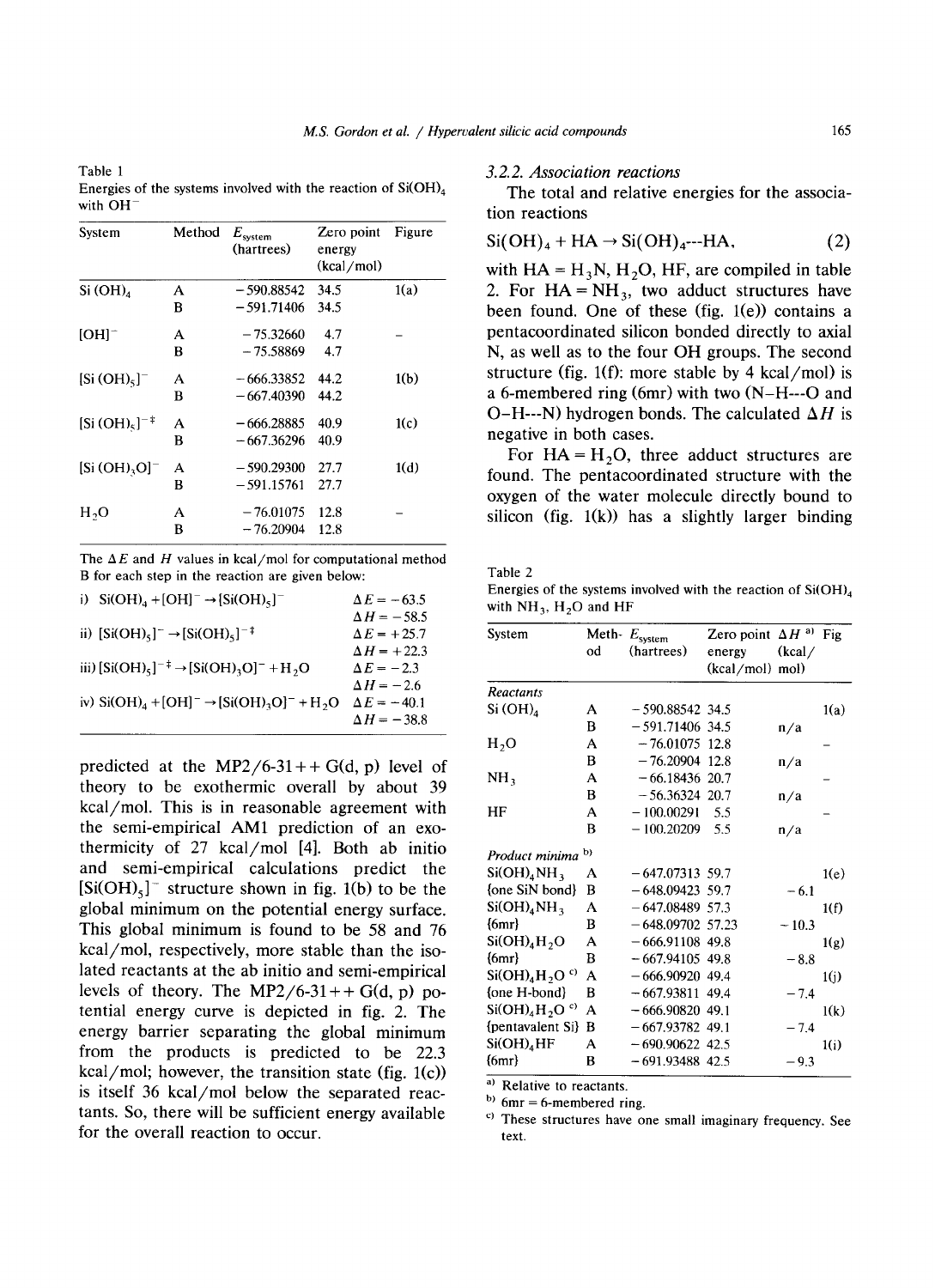energy than its  $NH_3$  counterpart, despite the fact  $\circ$ that one expects nitrogen to be a better lone pair donor. The single hydrogen bond structure in fig.  $l(i)$  probably corresponds to an internal rotation transition state, with the corresponding minimum being the structure shown in different perspectives in figs.  $1(g)$  and  $1(h)$ . The energy difference between these structures is only 1.4 kcal/mol. The 6-membered ring (fig.  $1(g)$ ) is not quite as stable in the case of water as it is for ammonia.

For  $HA = HF$ , only one minimum is found on the silicic acid---HA potential energy surface, corresponding to the double hydrogen bond 6mr species shown in fig. 1(1). The ring structure  $\Delta H$ values all fall within 1.5 kcal/mol of each other. This is an interesting result as it represents the energetic compromises made between strong/ weak acids and weak/strong bases, respectively.

## *3.3. Electron density analysis*

#### *3.3.1. Water elimination reaction*

The AIM analysis is particularly useful for exploration of that part of the potential energy curve (fig. 2) connecting the global minimum  $[Si(OH)_{5}]^-$  with the transition state  $[Si(OH)_{5}]^{-1}$ (accompanied by an increase in energy). Analysis of the total electron density,  $\rho$ , of  $\text{[Si(OH)<sub>5</sub>]}$ , shown in fig. 3 (see also the structure illustrated in fig. l(b)), reveals no bond critical point be-



Fig. 2. Potential energy curve for the reaction  $Si(OH)_4 +$  $[OH]^- \rightarrow [Si(OH)_5]^- \rightarrow [Si(OH)_5]^{-\ddagger} \rightarrow [Si(OH)_3O]^- + H_2O$ The numerical values are calculated using the MP2/6-31 + +  $G(d)//RHF/6-31G(d)$  scheme.



Fig. 3. Total density contour map for  $Si(OH)<sub>5</sub>$  minimum.

tween  $H_3$  and  $Q_{10}$ , even though the  $H_3-O_{10}$ distance of 2.109  $\AA$  is not so great as to preclude intramolecular hydrogen bonding.

When the transition state forms (fig. 1(c)), the topological analysis of the electron density (fig. 4) reveals a bond critical point between  $H_3$  and  $O_{10}$ . The  $H_3-O_{10}$  distance is 1.238 Å (0.871 Å less than the corresponding distance in the minimum energy structure). Further, there is no bond critical point between  $Si<sub>1</sub>$  and  $H<sub>3</sub>$  in the transition state, so  $H_3$  is bound only to  $O_{10}$  at this point on the reaction path. In addition, the  $Si<sub>1</sub>-O<sub>10</sub>$  bond apparent at the minimum energy structure (fig. 3) is broken in the transition state, as no bond critical point is found between these atoms (fig. 4). The  $Si_1-O_{10}$  internuclear separation in the transition state is  $2.312$  Å. This is 0.566 Å greater than the corresponding distance in the minimum energy structure. This analysis illustrates how formation of the transition state leads to eventual elimination of a water molecule. The vibrational mode with imaginary frequency of  $1484.2$ i cm<sup>-1</sup> is concentrated on  $H_3$  and suggests (see fig. 1(c)) that H<sub>3</sub> will move so as to decrease the  $H_3-O_{10}$ - $H_{11}$  angle. Simultaneously, the  $H_3-O_{10}$  distance will decrease and the  $O_2H_3$  distance will increase.

It is instructive to quantify the hydrogenbonded region of the transition state. Since the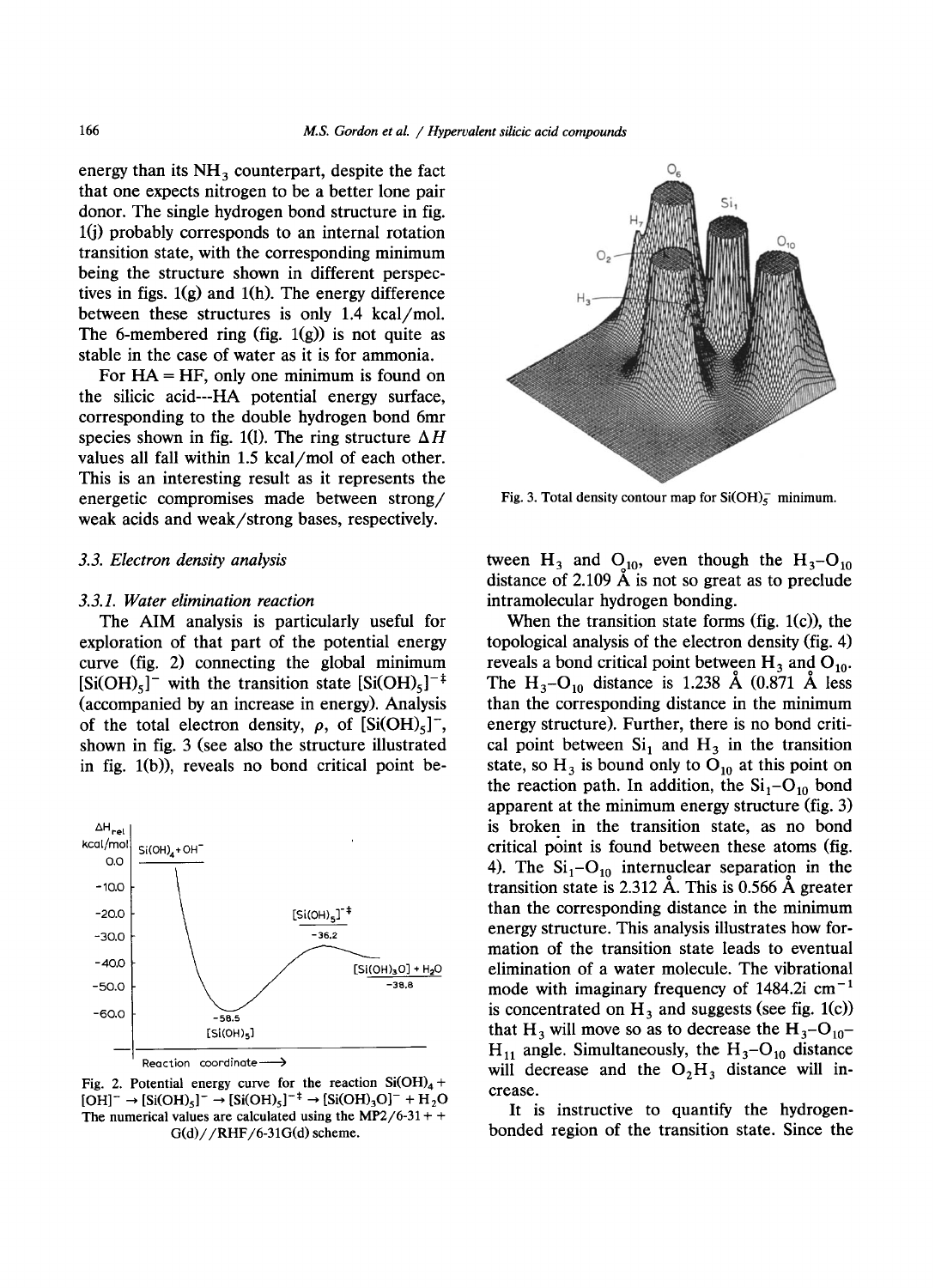

Fig. 4. Total density contour map for  $Si(OH)_{5}^{-}$  transition state.

 $O_2-H_3$  distance (1.167 Å) is less than the  $H_3-O_{10}$ distance (1.238 Å),  $O_2$  is the acidic oxygen,  $H_3$  is the acidic hydrogen and  $O_{10}$  is the basic oxygen. The values (in a.u.) of  $\rho$  at the corresponding bond critical points are 0.178 for the  $O_2-H_3$ bond and 0.146 for the  $H_3-O_{10}$  bond. The longer bond has less electron density at its bond critical point than the shorter bond, an observation consistent with previous studies of hydrogen-bonded systems.

# *3.3.2. Association reactions*

(a)  $Si(OH)_{4}$ ---NH<sub>3</sub> complexes (figs. 1(e) and 1(f))

The ring structure  $1(f)$  is energetically more stable than the pentavalent Si structure  $1(e)$  by  $\Delta H = 4.2$  kcal/mol. Even though the O<sub>2</sub>-H<sub>13</sub> distance is very long in the ring structure (2.680 A), a bond critical point is found between the two atoms. Thus,  $H_{13}$  (of the ammonia fragment) is acting as an acidic hydrogen, and  $O_2$  is acting as a base in the formation of this hydrogen bond. The second hydrogen bond has  $H_7$  (of silicic acid) acting as the acidic hydrogen and  $N_{10}$  acting as a base. The result of the formation of the two hydrogen-bonds (verified by the AIM analysis) is the creation of a six-membered ring consisting of  $Si_1-O_2-H_{13}-N_{10}-H_7-O_6$ . In structure 1(e), the amphoteric characteristics of the two interacting molecules are not exploited. Only the fact that  $N_2$ acts as a base is used. Thus, this structure is less stable than 1(f).

# *(b)*  $Si(OH)_{4}$ --- $OH$ , complexes (figs.  $1(g)-1(k)$ )

The six-membered ring structure (fig.  $1(g)$ ), in which two hydrogen bonds are formed, has a positive definite hessian. One hydrogen bond has  $H_{10}$  (of the water fragment) acting as an acidic hydrogen, with  $O_2$  of the silicic acid fragment acting as a base. The other hydrogen bond has  $H<sub>7</sub>$  of silicic acid acting as the acidic hydrogen and  $O_{11}$  of water acting as the base. The structures shown in figs.  $1(j)$  and  $1(k)$  have already been discussed.

## $(c)$  Si $(OH)_{\text{A}}$ ---FH complex (fig. 1(i))

In this structure, containing a six-membered ring and two hydrogen bonds,  $H_{11}$  of the hydrogen fluoride fragment acts as the acidic hydrogen, while  $O<sub>s</sub>$  of silicic acid acts as the corresponding base in the formation of the first hydrogen bond. In the formation of the second hydrogen bond,  $H_3$  of silicic acid acts as the acidic H and  $F_{10}$  of hydrogen fluoride acts as the base.

# **4. Conclusions**

The major findings of this study are the following:

1) The formation of the pentacoordinated anion is quite exothermic, so that the transition state for the subsequent elimination of water is well below the energy of the separated reactants. The overall reaction is exothermic as well. The potential energy curve for the reaction of silicic acid with water, determined using  $MP2/6-31++$  $G(d, p)$ //RHF/6-31 $G(d)$  energies, has the same qualitative features as the curve determined using semi-empirical AM1 wavefunctions [2].

2) The AIM analysis is especially useful in characterizing bond-breaking and bond-forming as the reaction proceeds from  $\left[Si(OH)\right]_{\leq}^{\sim}$  $[Si(OH)_{5}]^{-\ddagger}$ , as it illustrates that proton abstraction from the second OH group is the final step in the process.

3) Ring structures appear to be the most consistently favored species when silicic acid bonds with ammonia, water and hydrogen fluoride. The stabilization energies of these complexes are quite similar: the most stable of the three ring com